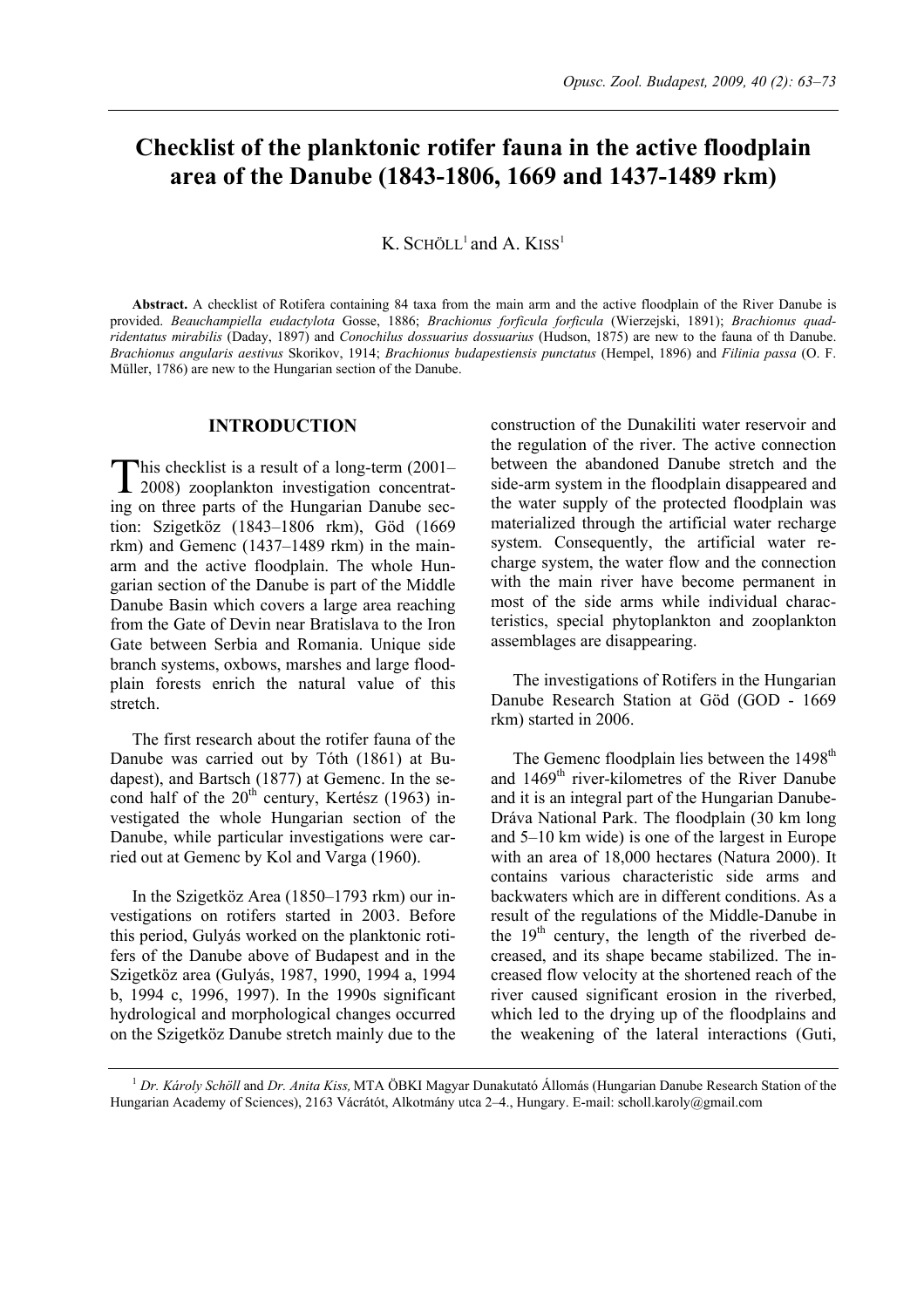2001). In order to acquire more knowledge of the ecological and hydrobiological functions of the floodplains, the Hungarian Danube Research Station of the Hungarian Academy of Sciences has started the Gemenc Research Project, which also covers the investigation of Rotifer assemblages (Dinka *et al.,* 2006; Schöll & Kiss, 2008; Schöll *et al,* 2008; Schöll, 2009).

# **MATERIALS AND METHODS**

In the Szigetköz and the main arm at Göd (GOD – 1669 rkm) sampling has been carried out 3 or 4 times a year (usually May, July, August and October) since 2003 up to the present. Since 2001 in the Gemenc area sampling has been taken usually 4 or 5 times a year, but the number of sampling sites vary according to their hydrological situation.

Samples were collected from the surface using a plankton net (mesh size: 40 µm) filtering 20 L of water. Samples were preserved in a solution of 4% formalin, but live specimens were also collected to identify illoricate species. Koste (1978) and the nomenclature of Segers (2007) were used for species identification.



**Figure 1.** The sampling sites along the Hungarian reach of the Danube. A: Szigetköz floodplain; B: Gemenc floodplain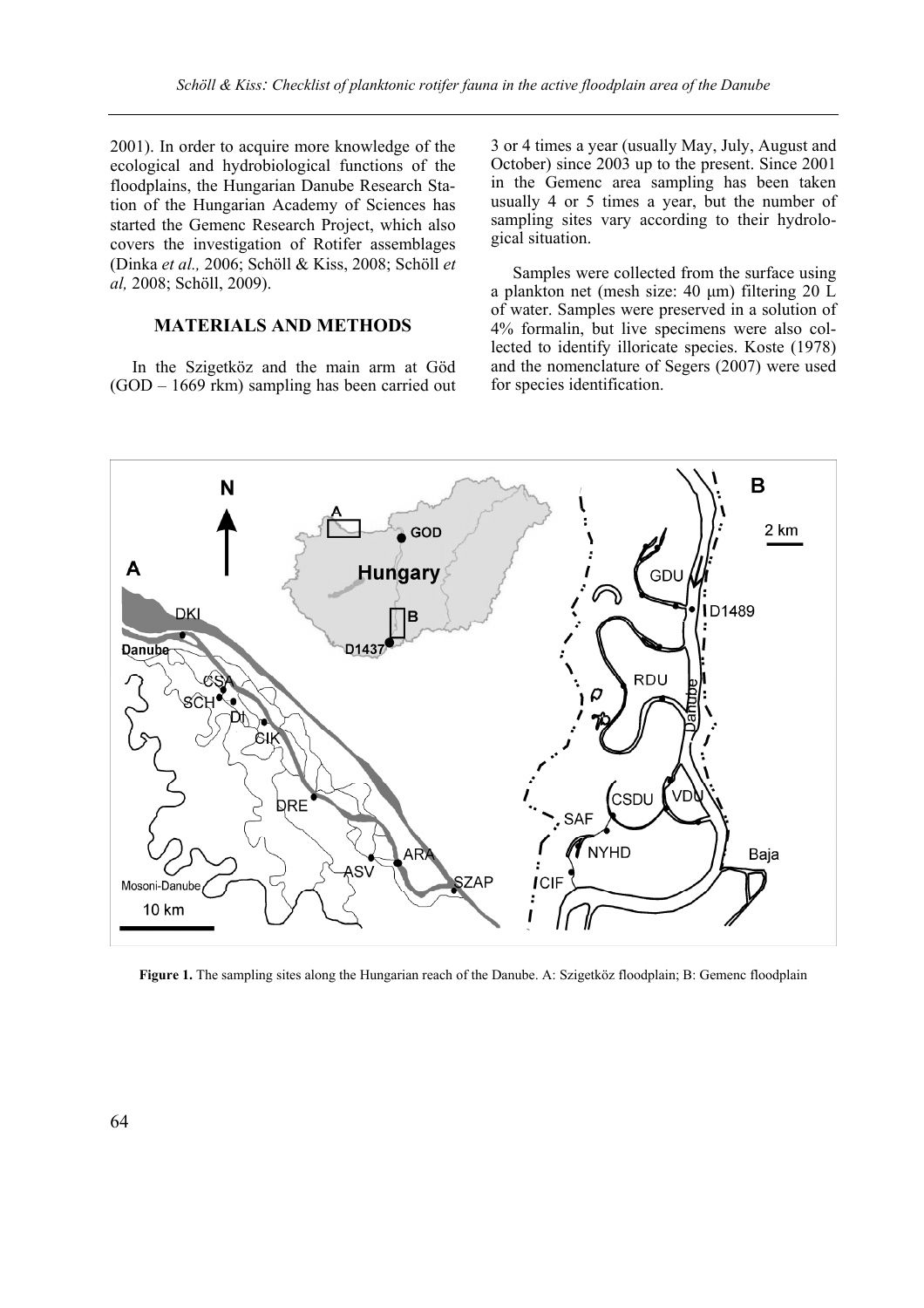# **SAMPLING SITES WITH THE GPS COORDINATES AND SAMPLING DATES**

### **1. Main arm of the Danube (Fig. 1 A)**

1843 rkm, Dunakiliti (DKI) N47°59,738', E17° 18,927'. – The direct action site of the river bottom ramp. The sampling site is directly situated above the river bottom tramp.

2003 (13. 05., 22. 07., 10. 09., 30. 10.), 2004 (24. 06., 16. 08., 13. 10.), 2005 (12. 07., 28. 09.), 2006 (04. 07., 26. 09.), 2007 (17. 04., 09. 07., 16. 10.), 2008 (20. 05., 07. 07., 08. 10.).

1825 rkm, Dunaremete (DRE) N47°52,993' E17°27,404'. – Approximately 350 meter wide regulated bed, with rip-raps. The average flow velocity of the water is  $1.9-2.2$  m sec<sup>-1</sup>. The level of the water is permanently lower than 1% (30–60 cm) since the diversion of the Danube.

2003 (13. 05., 22. 07., 10. 09., 30. 10.), 2004 (24. 06., 16. 08., 13. 10.), 2005 (12. 07., 28. 09.), 2006 (04. 07., 26. 09.), 2007 (17. 04., 09. 07., 16. 10.), 2008 (20. 05., 07. 07., 08. 10.).

1811 rkm, Szap (SZAP) N47°49,290' E17° 36,391'. – Deep (7–8 m) dredging river section because of the navigation. Rip-raps on the riverbank with breakwater on the right bank of the river.

2004 (24. 06., 16. 08., 13. 10.).

1806 rkm, bridge at Medve (MED) N47° 25,433' E17°08,137'. – The site is situated below the bridgehead on the right bank of the Danube.

2006 (04. 07., 26. 09.), 2007 (17. 04., 09. 07., 16. 10.), 2008 (20. 05., 07. 07., 08. 10.).

1669 rkm, Göd (GOD) N47°40,816' E19°- 07,543'. – The average wide of the Danube at Göd is 450 m, the average depth is 4.5 m. The substratum of the riverbed is small gravelly. The coast-defence with rip-raps. The flow velocity at medium water is  $1-1.2$  m sec<sup>-1</sup>.

2003 (13. 05., 22. 07., 10. 09., 30. 10.), 2004 (24. 06., 16. 08., 13. 10.), 2005 (12. 07., 28. 09.), 2006 (04. 07., 26. 09.), 2007 (17. 04., 09. 07., 16. 10.), 2008 (20. 05., 07. 07., 08. 10.).

1489 rkm, Érsekcsanád (D1489) N46°16,403' E18°54,547'. – In front of the mouth of Grébeci-Holt-Duna. Flow velocity at medium water 0.8-  $1.2 \text{ m sec}^{-1}$ .

2001 (29.08), 2002 (08. 04., 03. 07.), 2003 (07. 05., 08. 07., 15. 09. 27. 10.), 2004 (04. 14., 27. 05., 01. 07., 26. 08., 27. 10.), 2007 (23. 05., 11. 09., 25. 09.)

1437 rkm, Mohács (D1437) N45º55,967' E18º 46,433'. – Beyond the harbour of the ferry.

2007 (25. 07., 29. 08., 25. 10.), 2008 (18. 03., 10. 06.).

# **2. Szigetköz floodplain (Fig. 1 A)**

Schisler-holtág /Schisler-oxbow/ (SCH) N47° 57,260' E17°21,640'. – Approximately 500 m long and 40–50m wide stagnant water side-arm relic with plesiopotamal characteristics. Until the diversion of the Danube the water supply of the oxbow was during the higher floods alone. In autumn of 1992 the connection of the oxbow with the arms of the active floodplain was broken because of the water level depression of the sidearms. Following this only leaking water received particularly from the direction of the Zátonyi-Duna. In 1997 in the frame of habitat reconstructtion project direct connection was established with the Csákányi-Duna through a channel.

2003 (13. 05., 22. 07., 10. 09., 30. 10.), 2004 (24. 06., 16. 08., 14. 09., 13. 10.), 2005 (12. 07., 28. 09., 13. 10.), 2006 (04. 07., 26. 09.), 2007 (17. 04., 09. 07., 16. 10.), 2008 (20. 05., 07. 07., 08. 10.).

Csákányi-Duna (CSA) N47°57,333' E17° 21,- 636'. – The most widest and open water arm of the Cikolai branch system. Before the diversion of the Danube at median water was characterised by 1-3 water depth, moderate water flow and gravel bed. After the diversion of the Danube in 1992 this section was nearly completely dried. Presently the water supply of the Csákányi-Duna is realized by the Kormosi side-arm and Doborgazi closure.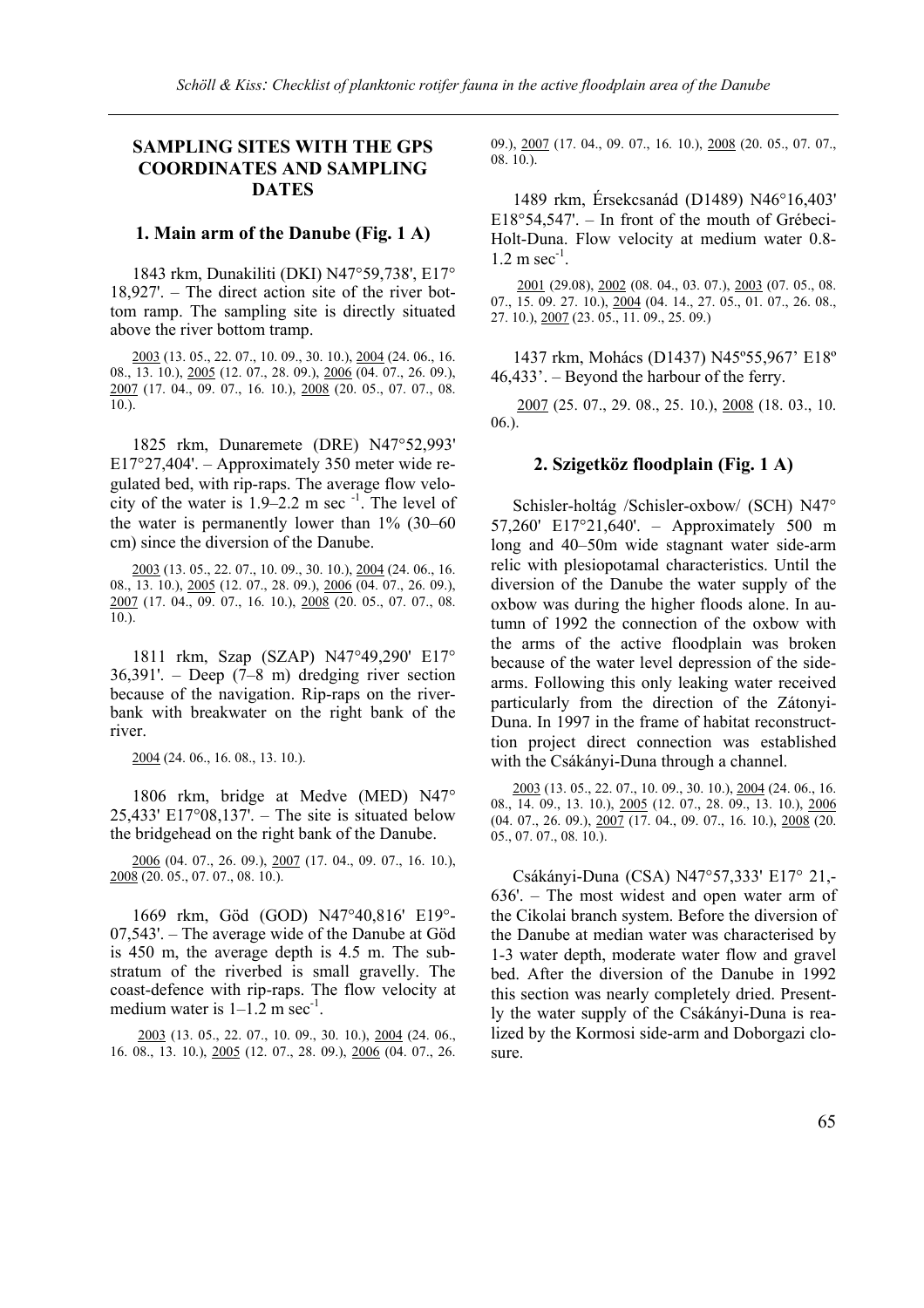2003 (13. 05., 22. 07., 10. 09., 30. 10.), 2004 (24. 06., 16. 08., 14. 09., 13. 10.), 2005 (12. 07., 28. 09., 13. 10), 2006 (04. 07., 26. 09.), 2007 (17. 04., 09. 07., 16. 10.), 2008 (20. 05., 07. 07., 08. 10.).

Cikolai-ág /Cikolai-arm/ (CIK) N47°55,964' E17°24,452'. Nearly 120–150 m wide branch stretch with moderate water flow. This side-arm is the section of the Cikolai branch-system was locked up by cut-off. The water level is higher by several meters than the lower side of the closure.

2005 (12. 07., 28. 09.), 2006 (04. 07., 26. 09.), 2007 (17. 04., 09. 07., 16. 10.).

Disznós-ág /Disznós-arm/ (DI) N47°57,050' E17°22,056'. – Side-arm with parapotamal characteristics in the upper part of the Cikolai-branch system.

2004 (14. 09.), 2005 (13. 10.)

Ásványi-Duna (ASV) N47°50,314' E18° 31,- 243'. – 1–3 m depth, gravel-bed and permanent flowing branch stretch along the Árvai closure.

2003 (14.05., 11.09., 30.10.), 2004 (24. 06., 16. 08., 13. 10.), 2005 (12. 07., 28. 09.), 2006 (04.07., 26.09.), 2007 (17.04., 10.07., 17.10.).

# **3. Gemenc floodplain (Fig. 1 B)**

Grébeci-Duna (GDU) N46°17,202' E18° 52,- 921'. – Side arm with plesiopotamal characteristics, it was the part of the main arm until the interception in 1895–1896.

2002 (08. 04., 02. 05., 13. 06., 03. 07., 12. 11.), 2003 (07. 05., 08. 07., 15. 09. 27. 10.), 2004 (04. 14., 27. 05., 01. 07., 26. 08., 27. 10.), 2007 (23. 05., 11. 09., 25. 09.).

Rezéti-Duna (RDU) N46°14,767' E18°52,541'. – Parapotamal side-arm, one time it was the main arm until the interception in 1893-1894.

2002 (08. 04., 02. 05., 13. 06., 03. 07., 12. 11.), 2003 (07. 05., 08. 07., 15. 09. 27. 10.), 2004 (04. 14., 27. 05., 01. 07., 26. 08., 27. 10.), 2007 (23. 05., 11. 09., 25. 09.).

Vén-Duna (VDU) N46°12,118' E18° 53,843'. – Parapotamal side arm, it was the part of the main arm until the interception in 1897-1898.

2002 (08. 04., 02. 05., 13. 06., 03. 07., 12. 11.), 2003 (07. 05., 08. 07., 15. 09. 27. 10.), 2004 (04. 14., 27. 05., 01. 07., 26. 08., 27. 10.), 2007 (23. 05., 11. 09., 25. 09.)

Nyéki-Holt-Duna (NYHD) N46°11,355' E18° 50,749'. – Paleopotamal oxbow with dense macrovegetation.

2003 (07. 05., 08. 07., 15. 09.), 2004 (27. 05., 01. 07.).

Cserta-Duna (CSDU) N46°11,783' E18°53,- 053' – Plesiopotamal side arm of the Vén-Duna (VDU).

2003 (07. 05., 27. 10.), 2007 (25. 09.).

Sárkány-fok (SAF) N46°11,816' E18°51,594'. – Narrow channel between the NYHD and the Cserta-Duna.

2003 (07. 05., 08. 07., 15. 09.).

Címer-fok (CIF) N46°46,781' E18°50,723'. – Narrow channel between the NYHD and the main arm of the Danube.

2003 (07. 05.)

### **4. Béda-Karapancsa floodplain**

Külső-Béda (BDU) N45º55,767' E18º45,420'. – Plesiopotamal side arm.

2007 (25. 07., 29. 08., 25. 10.), 2008 (18. 03., 10. 06.)

### **RESULTS**

### *Aneuropsis fissa* (Gosse, 1851)

**Main arm:** DRE 07.07.2008., GOD 17.04.2004., 21.08. 2001., D1489 11.09.2007., D1437 25.10.2007, 18.03.2008. **Szigetköz floodplain:** CSA 14.04.2007. **Gemenc floodplain:** GDU 25.09.2007., 29.07.2008, RDU 11.09.2007, 25.09.2007, VDU 25.09.2007. **Béda-Karapancsa floodplain:** BDU 25.07.2007., 29.08.2007.

### *Ascomorpha ovalis* (Bergendal, 1892)

**Main arm:** D1489 13.06.2002. **Gemenc floodplain:** GDU 13.06.2002., 03.07.2002., VDU 13.06.2002.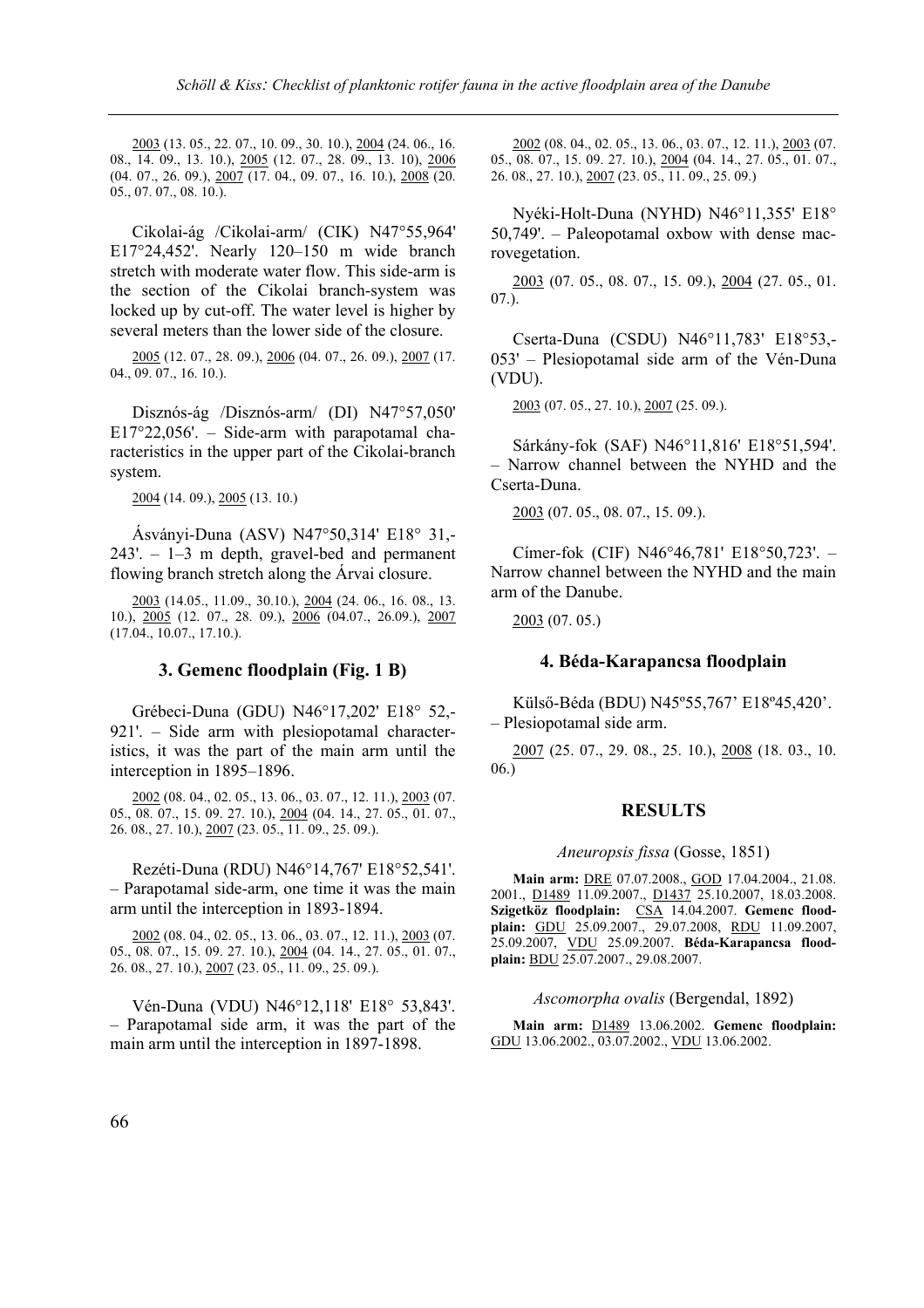#### *Asplanchna brightwelli* Gosse, 1850

**Main arm:** D1489 02.05.2002. **Gemenc floodplain:** GDU 02.05.2002., 13.06.2002., 12.11.2002., 27.05.2004., 01. 07.2004., 26.08.2004., 29.07.2008., RDU 29.08.2001., 02.05. 2002., 03.07.2002., 07.05.2003., 01.07.2004., 26.08.2004., 29.07.2008., VDU 29.08.2001., 01.07.2004., 26.08.2004.

#### *Asplanchna girodi* De Guerne, 1888

**Szigetköz floodplain:** SCH 12.10.2004., 20.05.2008. **Gemenc floodplain:** GDU 20.09.2002., 07.05.2003., 16.09. 2003., RDU 20.09.2002., 16.09.2003., 27.10.2003., 27.10. 2004., VDU 07.05.2003., 16.09.2003., 01.07.2004.

#### *Asplanchna sieboldi* (Leydig, 1854)

**Gemenc floodplain:** GDU 03.07.2002., 29.10.2004., RDU 29.08.2001., 03.07.2002., VDU 29.08.2001., 03.07. 2002.

#### *Asplanchnopus multiceps* (Schrank, 1793)

**Gemenc floodplain:** RDU 25.09.2007. **Béda-Karapancsa floodplain:** BDU 25.10.2007.

### *Beauchampiella eudactylota* Gosse, 1886

#### **Gemenc floodplain:** NYHD 08.07.2003.

#### *Brachionus angularis angularis* Gosse, 1851

**Main arm:** DKI 17.04.2007., 20.05.2008., 07.07.2008., DRE 17.04.2007., 20.05.2008., 07.10.2008., ASV 14.05. 2003., 11.07.2005., MED 17.04.2007., 20.05.2008., GOD 21.06.2006., 27.09.2006., 17.04.2007., 23.05.2007., 21.05. 2008., 07.07.2008., D1489 03.07.2002., 20.09.2002., 26.08. 2004., 23.05.2007., D1437 25.07.2007., 29.08.2007. **Szigetköz floodplain:** SCH 14.05.2003., 12.10.2004., 17.04.2007., 16.10.2007., 07.07.2008., CSA 16.08.2004., 11.07.2005., 17.04.2007., 07.07.2008., 07.10.2008., CIK 04.07.2006., 17.04.2007. **Gemenc floodplain:** GDU 03.07.2002., 23.05.- 2007., 11.09.2007., 25.09.2007., 29.07.2008., RDU 29.08.- 2001., 13.06.2002., 03.07.2002., 20.09.2002., 12.11.2002., 07.05.2003., 16.09.2003., 27.05.2004., 01.07.2004., 14.04.- 2004., 23.05.2007., 11.09.2007., 25.09.2007., VDU 29.08.- 2001., 03.07.2002., 20.09.2002., 07.05.2003., 14.04.2004., 27.05.2004., 23.05.2007., 11.09.2007., 25.09.2007., CSDU 25.09.2007., SAF 08.07.2003., 13.09.2003., NYHD 06.05.- 2003., 15.09.2003., 27.05.2004. **Béda-Karapancsa floodplain:** BDU 25.07.2007., 29.08.2007., 25.10.2007., 18.03.- 2008., 10.06.2008.

### *Brachionus angularis aestivus* Skorikov, 1914

**Gemenc floodplain:** GDU 08.04.2002., RDU 08.04.- 2002., 02.05.2002., NYHD 01.07.2004.

### *Brachionus angularis bidens* Plate, 1886

**Main arm:** DKI 17.04.2007., DRE 17.04.2007., 20.05.2008., GOD 21.05.2008., 07.07.2008., D1489 02.05. 2002., 13.06.2002., 07.05.2003., 23.05.2007. **Szigetköz floodplain:** SCH 07.07.2008., CSA 17.04.2007., 07.07.- 2008., CIK 07.04.2006., 17.04.2007. **Gemenc floodplain:** GDU 08.04.2002., 02.05.2002., 13.06.2002., 20.09.2002., 12.11.2002., 14.04.2004., 01.07.2004., 29.10.2004., RDU 29.08.2001., 08.04.2002., 02.05.2002., 13.06.2002., 03.07.- 2002., 07.05.2003., 08.07.2003., 14.04.2004., 26.08.2004., 27.10.2004., 23.05.2007., 25.09.2007., VDU 08.04.2002., 02.05.2002., 13.06.2002., 07.05.2003., 08.07.2003., 16.09.- 2003., 01.07.2004., 25.09.2007., CSDU 27.10.2003., NYHD 06.05.2003., 08.07.2003., 27.10.2004.

### *Brachionus budapestiensis budapestiensis* Daday, 1885

**Main arm:** DRE 20.05.2008., D1489 08.07.2003., D1437 13.06.2002., 18.03.2008. **Szigetköz floodplain:** CIK 04.07.2006., 16.10.2007. **Gemenc floodplain:** GDU 13.06. 2002., 03.07.2002., 01.07.2004., 25.09.2007., RDU 29.08. 2001., 03.07.2002., 25.09.2007., VDU 29.08.2001., 03.07. 2002., 08.07.2003. **Béda-Karapancsa floodplain:** BDU 18. 03.2008.

### *Brachionus budapestiensis punctatus* (Hempel, 1896)

**Gemenc floodplain:** RDU 29.08.2001., VDU 29.08. 2001.

### *Brachionus calyciflorus amficeros* Ehrenberg, 1838

**Main arm:** DRE 17.04.2007. **Gemenc floodplain:** RDU 29.08.2001., VDU 29.08.2001.

### *Brachionus calyciflorus anuraeiformis* Brehm, 1909

**Main arm:** DKI 14.05.2003., 24.06.2004., 16.08.2004., 20.05.2008., DRE 20.05.2008., MED 20.05.2008., GOD 21. 6.2006., D1489 02.05.2002., 03.07.2002., 20.09.2002., 27.05.2004., 01.07.2004., 23.05.2007., D1437 25.07.2007., 18.03.2008. **Szigetköz floodplain:** SCH 17.04.2007., 10.07. 2007., 16.10.2007., 20.05.2008., CSA 10.07.2007., CIK 17. 04.2007., ASV 14.05.2003. **Gemenc floodplain:** GDU 08. 04.2002., 02.05.2002., 13.06.2002., 07.05.2003., 14.04. 2004., 29.10.2004., 11.09.2007., 25.09.2007., 29.07.2008., RDU 29.08.2001., 08.04.2002., 02.05.2002., 13.06.2002., 03.07.2002., 20.09.2002., 07.05.2003., 08.07.2003., 14.04. 2004., 27.05.2004., 01.07.2004., 26.08.2004., 27.10.2004., 23.05.2007., 11.09.2007., 25.09.2007., 29.07.2008., VDU 29. 08.2001., 08.04.2002., 02.05.2002., 13.06.2002., 03.07. 2002., 20.09.2002., 07.05.2003., 08.07.2003., 14.04.2004.,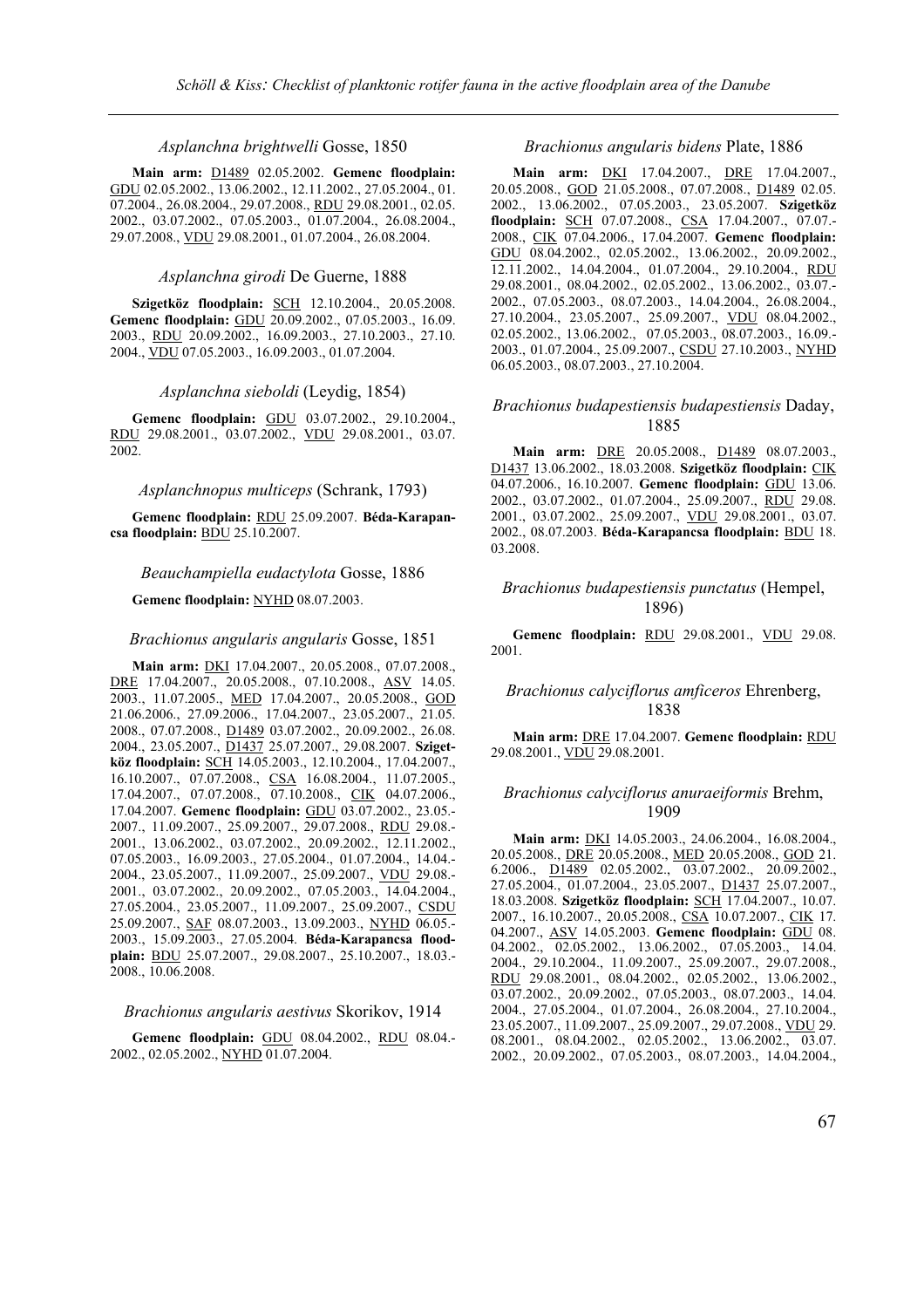27.05.2004., 01.07-2004., 26.08.2004., 23.05.2007., 25.09. 2007., CSDU 25.09.2007., SAF 08.07.2003. NYHD 27.10. 2004. **Béda-Karapancsa floodplain:** BDU 25.07.2007., 25. 10.2007., 10.06.2008.

#### *Brachionus calyciflorus calyciflorus* Pallas, 1766

**Main arm:** DKI 17.04.2007., DRE 17.04.2007., D1489 29.08.2001., D1437 26.08.2004., 25.07.2007., 18.03.2008. **Szigetköz floodplain:** SCH 17.04.2007., 10.07.2007., 16.10. 2007., 20.05.2008., ASV 17.04.2007. **Gemenc floodplain:** GDU 11.09.2007., 25.09.2007., RDU 29.08.2001., 02.05. 2002., 16.09.2003., 23.05.2007., 11.09.2007., 25.09.2007., VDU 29.08.2001., 23.05.2007., 25.09.2007., CSDU 25.09. 2007. **Béda-Karapancsa floodplain:** BDU 25.07.2007., 25. 10.2007., 10.06.2008.

#### *Brachionus calyciflorus dorcas* Gosse, 1851

**Main arm:** D1489 08.04.2002., 03.07.2002., 07.05.2003. **Gemenc floodplain:** GDU 03.07.2002., 16.09.2003., RDU 08.04.2002., 20.09.2002., VDU 08.04.2002., 13.06.2002., 20. 09.2002., 07.05.2003., 08.07.2003., 16.09.2003., SAF 08.07. 2003., NYHD 06.05.2003., 15.09.2003.

### *Brachionus calyciflorus spinosus* Wierzejski, 1891

**Main arm:** D1489 29.08.2001., 07.05.2003. **Gemenc floodplain:** GDU 08.04.2002., 14.04.2004., 27.05.2004., RDU 08.04.2002., 27.05.2004., VDU 29.08.2001., 08.04. 2002., 07.05.2003., 14.04.2004., 26.08.2004.

### *Brachionus diversicornis diversicornis* (Daday, 1883)

**Main arm:** D1489 01.07.2004., 29.07.2008., D1437 25.07.2007., 23.08.2007. **Szigetköz floodplain:** SCH 12.10. 2004., ASV 11.09.2003., 04.07.2006. **Gemenc floodplain:** GDU 13.06.2002., 03.07.2002., 07.05.2003., 16.09.2003., 27.05.2004., 01.07.2004., 26.08.2004., 11.09.2007., 25.09. 2007., 29.07.2008., RDU 29.08.2001., 13.06.2002., 03.07. 2002., 16.09.2003., 26.08.2004., 01.07.2004., 11.09.2007., 25.09.2007., VDU 29.08.2001., 13.06.2002., 16.09.2003., 26.08.2004., 01.07.2004., 11.09.2007., 25.09.2007., <u>NYHD</u> 01.07.2004. **Béda-Karapancsa floodplain:** BDU 25.10. 2007., 10.06.2008.

### *Brachionus diversicornis homoceros* Wierzejski, 1891

**Gemenc floodplain:** RDU 08.07.2003. **Béda-Karapancsa floodplain:** BDU 25.07.2007., 29.08.2007.

#### *Brachionus falcatus* Zacharias, 1898

**Main arm:** D1489 08.07.2003. **Szigetköz floodplain:** CIK 09.07.2007. **Gemenc floodplain:** GDU 25.09.2007., RDU 16.09.2003., 26.08.2004., VDU 16.09.2003., 26.08.2004.

### *Brachionus forficula forficula* (Wierzejski, 1891)

**Main arm:** D1489 29.07.2008., D1437 25.07.2007., 29.08.2007. **Gemenc floodplain:** GDU 11.09.2007., 29.07. 2008., RDU 25.09.2007., VDU 11.09.2007., NYHD 01.07. 2004. **Béda-Karapancsa floodplain:** BDU 25.07.2007., 29. 08.2007., 10.06.2008.

#### *Brachionus leydigi leydigi* Cohn, 1862

**Gemenc floodplain:** RDU 07.05.2003., VDU 07.05. 2003., 23.05.2007.

*Brachionus leydigi tridentatus* (Sernov, 1901)

**Gemenc floodplain:** VDU 27.05.2004.

### *Brachionus plicatilis plicatilis* (O. F. Müller, 1786)

#### **Gemenc floodplain:** RDU 16.09.2003.

### *Brachionus quadridentatus cluniorbicularis*  (Skorikov, 1894)

**Main arm:** D1489 29.08.2001., 08.04.2002., 02.05. 2002., 03.07.2002., 07.05.2003., 08.07.2003., 16.09.2003., 14.04.2004., 23.05.2007., D1437 18.03.2008., 10.06.2008. **Szigetköz Floodplain:** ASV 14.05.2003., 16.08.2004. **Gemenc floodplain:** GDU 08.04.2002., 02.05.2002., 13.06. 2002., 03.07.2002., 16.09.2003., 11.09.2007., 29.07.2008., RDU 29.08.2001., 02.05.2002., 03.07.2002., 12.11.2002., 07.05.2003., 16.09.2003., 14.04.2004., 27.05.2004., 26.08. 2004., 23.05.2007., VDU 29.08.2001., 02.05.2002., 13.06. 2002., 03.07.2002., 07.05.2003., 08.07.2003., 16.09.2003., 14.04.2004., 27.05.2004., 26.08.2004., 23.05.2007., 25. 09.2007., CSDU 27.10.2003., NYHD 26.08.2004. **Béda-Karapancsa floodplain:** BDU 18.03.2008., 10.06.2008.

### *Brachionus quadridentatus brevispinus*  (Ehrenberg, 1832)

**Main arm:** D1489 03.07.2002. **Gemenc floodplain:** RDU 02.05.2002., 13.06.2002., 16.09.2003., VDU 16.09. 2003.

# *Brachionus quadridentatus mirabilis* (Daday, 1897)

**Gemenc floodplain:** NYHD 08.07.2003.

### *Brachionus urceolaris urceolaris* (O. F. Müller, 1773)

**Gemenc floodplain:** RDU 14.04.2004., VDU 14.04. 2004.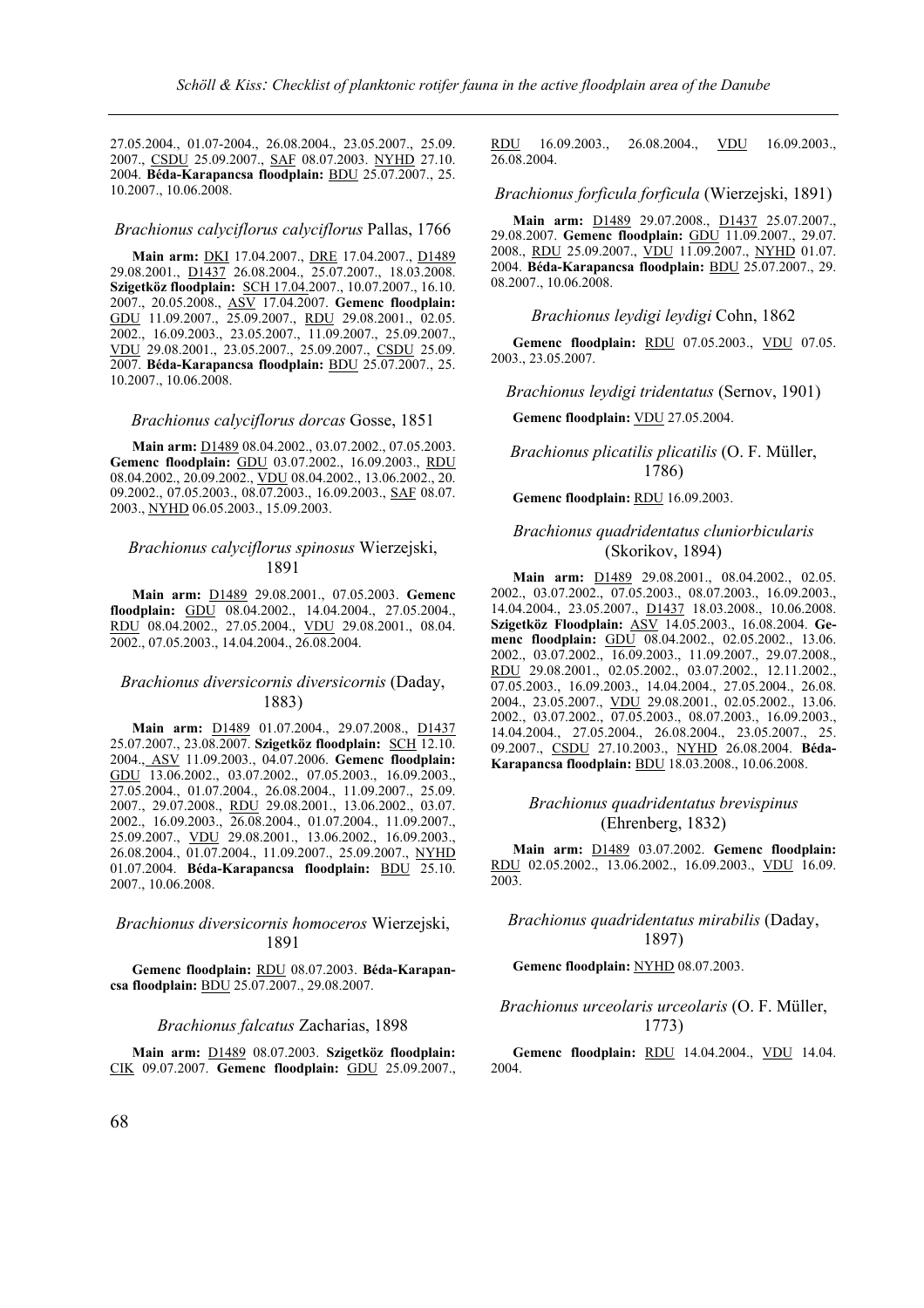*Cephalodella catellina* (O. F. Müller, 1786) **Gemenc floodplain:** RDU 11.09.2007.

*Colurella colurus* (Ehrenberg, 1830)

**Gemenc floodplain:** SAF 06.05.2003.

*Colurella obtusa (*Gosse, 1886*)*

**Szigetköz floodplain:** CSA 20.05.2008.

*Conochilus dossuarius dossuarius* (Hudson, 1875)

**Main arm:** D1489 03.07.2002.

*Epiphanes macrorourus* (Barrois et Daday, 1894)

**Gemenc floodplain:** VDU 16.09.2003.

*Euchlanis deflexa* (Gosse, 1851)

**Gemenc floodplain:** CSDU 25.09.2007.

*Euchlanis dilatata* Ehrenberg, 1832

**Main arm:** DKI 2008.05.20, DRE 20.05.2008., 07. 10.2008. **Szigetköz floodplain:** SCH 10.09.2003., 26.09. 2006., 16.10.2007., 07.10.2008., CSA 16.08.2004., DI 26. 09.2006., ASV 16.08.2004. **Gemenc floodplain:** GDU 02.05.2002., 25.09.2007., RDU 16.09.2003., 27.05.2004., 01. 07.2004., VDU 01.07.2004., CSDU 27.10.2003., 25.09. 2007., SAF 13.09.2003., NYHD 27.05.2004., 01.07.2004.

*Euchlanis triquetra* Ehrenberg, 1838

**Gemenc floodplain:** NYHD 08.07.2003.

*Filinia cornuta* (Weisse, 1847)

**Gemenc floodplain:** GDU 14.04.2004., NYHD 27.10. 2004.

*Filinia longiseta longiseta* Ehrenberg, 1834

**Main arm:** D1489 08.07.2003. **Gemenc floodplain:** GDU 13.06.2002., RDU 29.08.2001., 08.07.2003., VDU 29.08.2001. **Béda-Karapancsa floodplain:** BDU 10.06. 2008.

### *Filinia passa* (O. F. Müller, 1786)

**Gemenc floodplain:** SAF 08.07.2003., NYHD 13.09. 2003.

### *Filinia terminalis* (Plate, 1886)

**Main arm:** DKI 16.08.2004., MED 17.04.2007., GOD 05.07.2006., D1489 02.05.2002., 07.05.2003. **Gemenc floodplain:** GDU 08.04.2002., 02.05.2002., 12.11.2002., 07.05. 2003., 14.04.2004., 27.05.2004., 25.09.2007., RDU 08.04. 2002., 02.05.2002., 12.11.2002., 07.05.2003., 14.04.2004., VDU 08.04.2002., 02.05.2002., 03.07.2002., 20.09.2002., 07. 05.2003., 27.10.2003., 27.05.2004., 23.05.2007., CSDU 06. 05.2003.

### *Hexarthra mira* (Hudson, 1871)

**Gemenc floodplain:** VDU 13.06.2002.

*Kellicottia longispina* Kellicott, 1879

**Szigetköz floodplain:** SCH 20.05.2008. **Gemenc floodplain:** VDU 02.05.2002.

### *Keratella cochlearis cochlearis* (Gosse, 1851)

**Main arm:** DKI 14.05.2003., 11.09.2003., 04.07.2006., 17.04.2007., 10.07.2007., 16.10.2007., 20.05.2008., DRE 17. 04.2007., 10.07.2007., MED 04.07.2006., 17.04.2007., 20. 05.2008., 07.10.2008., **GOD** 08.11.2006., 29.11.2006., 17.04.2007., 23.05.2007., 26.09.2007., 21.05.2008., D1489 08.04.2002., 13.06.2002., 03.07.2002., 20.09.2002., 07.05. 2003., 08.07.2003., 27.10.2003., 14.04.2004., 27.05.2004., 01.07.2004., 23.05.2007., 11.09.2007., 25.09.2007., 29.07. 2008., D1437 25.07.2007., 25.10.2007., 10.06.2008. **Szigetköz floodplain:** SCH 14.05.2003., 10.09.2003., 29.10.2003., 24.06.2004., 16.08.2004., 04.07.2006., 26.09.2006., 17.04. 2007., 10.07.2007., 16.10.2007., 20.05.2008., 07.07.2008., 07.10.2008., CSA 16.08.2004., 11.07.2005., 26.09.2006., 17.04.2007., 10.07.2007., 20.05.2008., 07.10.2008., CIK 28. 09.2005., 17.04.2007., 09.07.2007., 16.10.2007., DI 26.09. 2006., ASV 14.05.2003., 30.10.2003., 24.06.2004., 12. 07.2005., 28.09.2005. **Gemenc floodplain:** GDU 08.04. 2002., 13.06.2002., 20.09.2002., 12.11.2002., 07.05.2003., 16.09.2003., 14.04.2004., 27.05.2004., 01.07.2004., 26.08. 2004., 27.10.2004., 23.05.2007., 11.09.2007., 25.09.2007., 29.07.2008., RDU 29.08.2001., 08.04.2002., 13.06.2002., 20.09.2002., 12.11.2002., 07.05.2003., 08.07.2003., 16.09. 2003., 27.10.2003., 14.04.2004., 27.05.2004., 01.07.2004., 26.08.2004., 27.10.2004., 23.05.2007., 11.09.2007., 25.09. 2007., 29.07.2008., VDU 29.08.2001., 08.04.2002., 13.06. 2002., 20.09.2002., 12.11.2002., 07.05.2003., 08.07.2003., 16.09.2003., 14.04.2004., 27.05.2004., 01.07.2004., 26.08. 2004., 27.10.2004., 23.05.2007., 11.09.2007., 25.09.2007., CSDU 06.05.2003., 27.10.2003., 25.09.2007., SAF 08.07. 2003., 13.09.2003., NYHD 06.05.2003., 08.07.2003., 13.09. 2003., 27.05.2004., 01.07.2004., 26.08.2004., CIF 06.05. 2003. **Béda-Karapancsa floodplain:** BDU 29.08.2007., 25. 10.2007., 18.03.2008., 10.06.2008.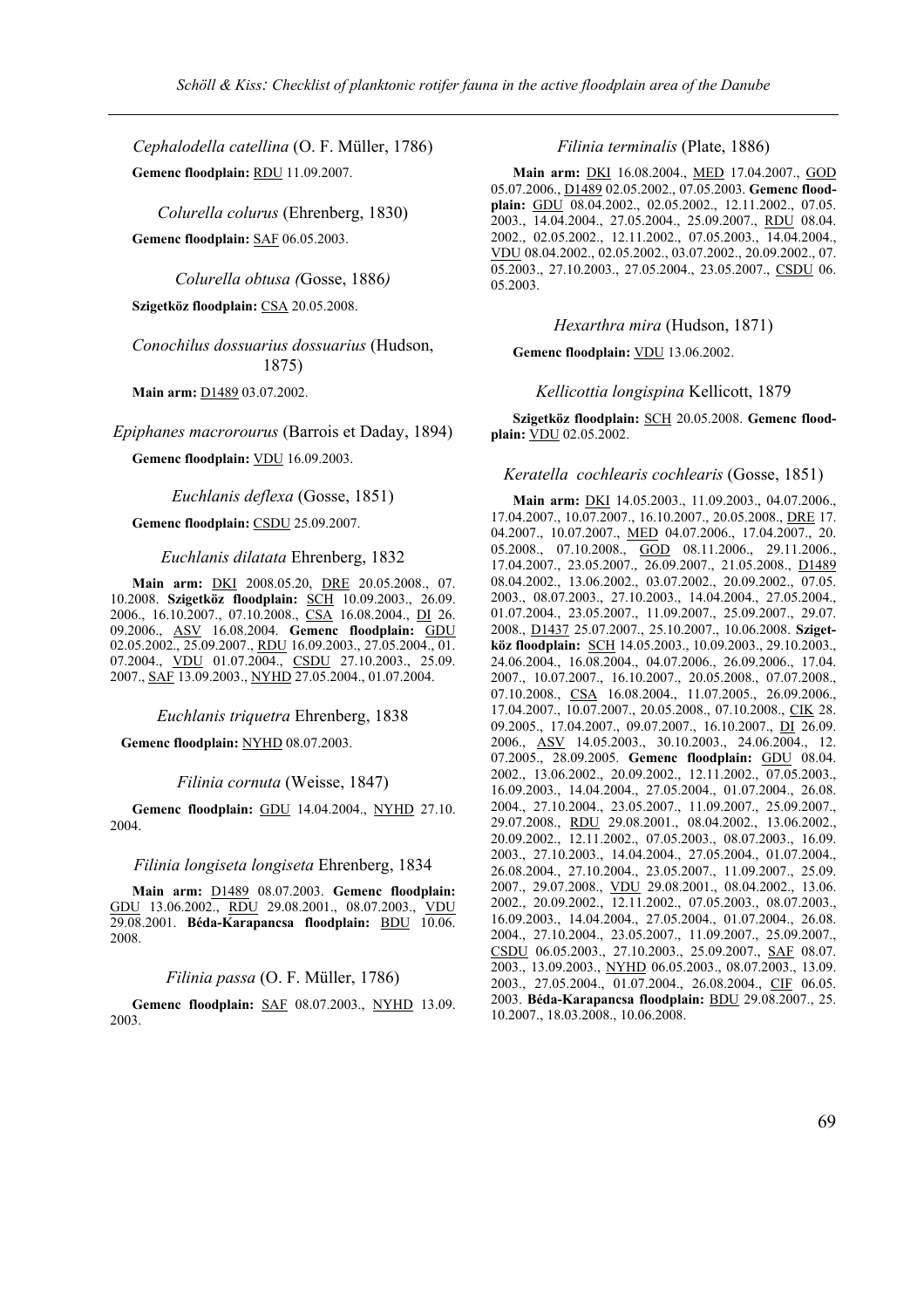# *Keratella cochlearis macracantha* (Lauterborn, 1900)

**Main arm:** DKI 29.10.2003., 12.10.2004., 17.04.2007., 10.07.2007., DRE 12.10.2004., D1489 02.05.2002, 20.09. 2002. **Szigetköz floodplain:** SCH 12.10.2004., 04.07.2006., 26.09.2006., CSA 12.10.2004., ASV 17.04.2007. **Gemenc floodplain:** GDU 02.05.2002., 13.06.2002., 12.11.2002., 07.05.2003., RDU 29.08.2001., 02.05.2002, 13.06.2002., 03. 07.2002., 07.05.2003., VDU 08.04.2002., 02.05.2002, 07.05. 2003., 01.07.2004., CSDU 27.10.2003., NYHD 06.05.2003.

### *Keratella cochlearis robusta* (Lauterborn, 1900)

**Gemenc floodplain:** GDU 12.11.2002., RDU 12.11. 2002., VDU 12.11.2002.

#### *Keratella cochlearis tecta* (Lauterborn, 1900)

**Main arm:** DKI 14.05.2003., 04.07.2006., 10.07.2007., 16.10.2007., DRE 04.07.2006., 26.09.2006., 20.05.2008., GOD: 21.06.2006., 08.11.2006., 06.12.2006., 23.05.2007., 21.05.2008., D1489 29.08.2001., 13.06.2002., 03.07.2002., 20.09.2002., 07.05.2003., 08.07.03., 27.10.2003., 27.05. 2004., 01.07.2004., 26.08.2004., 23.05.2007., 25.09.2007., 29.07.2008., D1437 25.07.2007., 29.08.2007., 25.10.2007., 10.06.2008., MED 04.07.2006., 26.09.2006., 16.04.2007., 20. 05.2008. **Szigetköz floodplain:** SCH 14.05.2003., 16.08. 2004., 04.07.2006., 26.09.2006., CSA 16.08.2004., 05.07. 2006., 26.09.2006., 10.07.2007., CIK 04.07.2006., DI 05.07. 2006., 26.09.2006., ASV 14.05.2003., 30.10.2003., 16.08. 2004., 10.07.2007. **Gemenc floodplain:** GDU 02.05.2002., 13.06.2002., 20.09.2002., 12.11.2002., 07.05.2003., 14.04. 2004., 27.05.2004., 01.07.2004., 26.08.2004., 27.10.2004., 23.05.2007., 11.09.2007., 25.09.2007., 29.07.2008., RDU 29.08.2001., 02.05.2002., 13.06.2002., 03.07.2002., 20.09. 2002., 12.11.2002., 07.05.2003., 08.07.2003., 16.09.2003., 27.10.2003., 14.04.2004., 27.05.2004., 01.07.2004., 26.08. 2004., 27.10.2004., 23.05.2007., 11.09.2007., 25.09.2007., 29.07.2008., VDU 29.08.2001., 08.04.2002., 02.05.2002, 13. 06.2002., 03.07.2002., 20.09.2002., 07.05.2003., 08.07. 2003., 27.10.2003., 14.04.2004., 27.05.2004., 01.07.2004., 26.08.2004., 27.10.2004., 23.05.2007., 11.09.2007., 25.09. 2007., CSDU 06.05.2003., 27.10.2003., 25.09.2007., SAF 06.05.2003., 13.09.2003., NYHD 06.05.2003., 08.07.2003., 15.09.2003., 27.05.2004., 01.07.2004., 26.08.2004., CIF 06.05.2003. **Béda-Karapancsa floodplain:** BDU 25.07. 2007., 29.08.2007., 25.10.2007., 18.03.2008., 10.06.2008.

### *Keratella irregularis connectens* (Lauterborn, 1900)

**Main arm:** MED 07.10.2008., D1489 08.04.2002. **Gemenc floodplain:** GDU 08.04.2002., RDU 29.08.2001., 08.04.2002., 01.07.2004., VDU 29.08.2001., 08.04.2002., NYHD 26.08.2004.

### *Keratella quadrata quadrata* (O. F. Müller, 1786)

**Main arm:** DKI 14.05.2003., 17.04.2007., 20.05.2008., SZAP 16.08.2004., MED 17.04.2007., GOD 21.05.2008., D1489 02.05.2002, 14.04.2004., 23.05.2007., D1437 10.06.2008. **Szigetköz floodplain:** SCH 14.05.2003., 04.07.2006., 17.04.2007., 16.10.2007., 20.05.2008., CSA 17. 04.2007., CIK 16.10.2007., DI 05.07.2006., ASV 14.05. 2003. **Gemenc floodplain:** GDU 08.04.2002., 02.05.2002., 12.11.2002., 07.05.2003., 14.04.2004., 27.05.2004., 01.07. 2004., 27.10.2004., 23.05.2007., 11.09.2007., RDU 29.08. 2001., 08.04.2002., 02.05.2002., 12.11.2002., 07.05.2003., 27.10.2003., 14.04.2004., 27.05.2004., 27.10.2004., 25.09. 2007., 29.07.2008., VDU 29.08.2001., 08.04.2002., 02.05. 2002., 13.06.2002., 20.09.2002., 12.11.2002., 07.05.2003., 08.07.2003., 14.04.2004., 27.05.2004., 23.05.2007., CSDU 06.05.2003., NYHD 06.05.2003. **Béda-Karapancsa floodplain:** BDU 25.10.2007., 18.03.2008., 10.06.2008.

### *Keratella quadrata frenzeli* (Eckstein, 1895)

**Gemenc floodplain:** RDU 27.05.2004., VDU 27.10. 2004.

### *Keratella testudo testudo* (Ehrenberg, 1832)

**Gemenc floodplain:** CIF 06.05.2003.

#### *Keratella tropica tropica* (Apstein, 1907)

**Gemenc floodplain:** GDU 26.08.2004., RDU 29.08. 2001., 16.09.2003., 26.08.2004., VDU 29.08.2001., 16.09. 2003., 29.07.2008., NYHD 06.05.2003.

#### *Keratella valga valga* (Ehrenberg, 1834)

**Main arm:** DRE 12.10.2004. **Gemenc floodplain:** GDU 14.04.2004., RDU 27.05.2004., VDU 14.04.2004., 27.05. 2004., 23.05.2007.

#### *Lecane luna* (O. F. Müller, 1776)

**Szigetköz floodplain:** SCH 14.05.2003., CIK 10.07. 2007., DI 06.07.05, 06.09.26. **Gemenc floodplain:** RDU 27. 05.2004., 01.07.2004., <u>VDU</u> 01.07.2004., SAF 06.05.2003., NYHD 06.05.2003., 08.07.2003., 27.05.2004.

#### *Lecane lunaris* (Ehrenberg, 1832)

**Main arm:** GOD 21.05.2008. **Szigetköz floodplain:** SCH 16.10.2007., 07.10.2008. **Gemenc floodplain:** GDU 25.09.2007., RDU 25.09.2007., 29.07.2008.

### *Lecane ungulata* (Gosse, 1887)

**Gemenc floodplain:** SAF 13.09.2003., NYHD 08.07. 2003.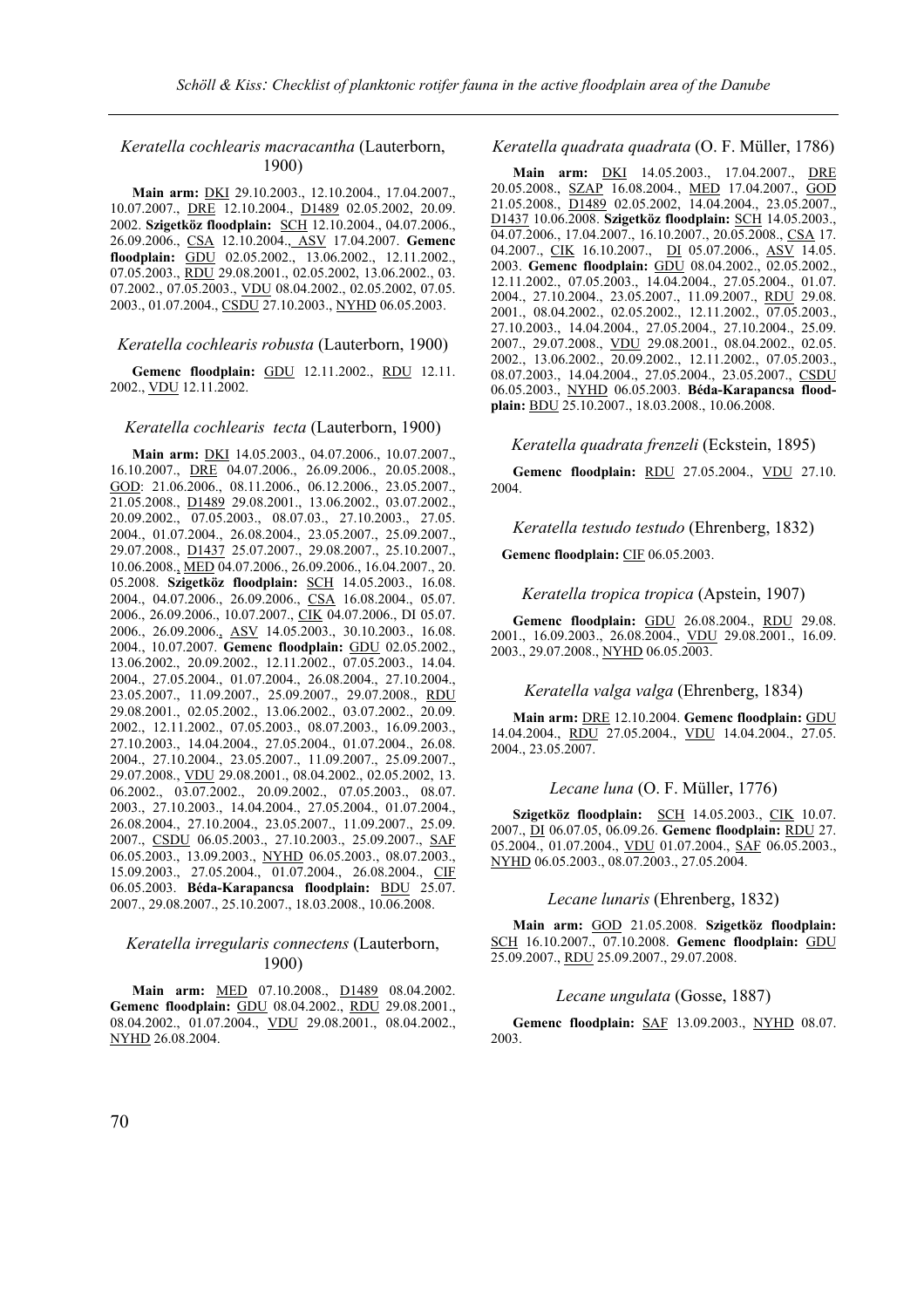*Lecane quadridentata* (Ehrenberg, 1832)

**Gemenc floodplain:** NYHD 08.07.2003.

*Lepadella patella* (O. F. Müller, 1786)

**Main arm:** DKI 24.06.2004., SZAP 16.08.2004., D1489 23.05.2007., D1437 10.06.2008. **Szigetköz floodplain:** CSA 29.10.2003., CIK 11.09.2003., SCH 24.06.2004., 16.04.2007. **Gemenc floodplain:** RDU 23.05.2007., 11.09.2007., VDU 29.08.2001., CSDU 25.09.2007., SAF 06.05.2003., 08.07. 2003., 13.09.2003., NYHD 01.07.2004., 26.08.2004.

*Microcodon clavus* Ehrenberg, 1830

**Gemenc floodplain:** CSDU 27.10.2003.

*Monommata longiseta* (O. F. Müller,1786)

**Gemenc floodplain:** SAF 13.09.2003. **Béda-Karapancsa floodplain:** BDU 25.10.2007.

*Mytilina mucronata mucronata* (O. F. Müller, 1773)

**Main arm:** GOD 06.12.2006. **Gemenc floodplain:** RDU 25.09.2007., SAF 06.05.2003., 08.07.2003.

*Mytilina ventralis macracantha* (Gosse, 1886)

**Szigetköz floodplain:** SCH 24.06.2004., CIK 16.10. 2007.

#### *Notholca labis labis* Gosse, 1887

**Main arm:** D1489 14.04.2004. **Szigetköz floodplain:** CSA 17.04.2007. **Gemenc floodplain:** RDU 02.05.2002., 14.04.2004., VDU 14.04.2004.

*Notholca acuminata* (Ehrenberg, 1832)

**Gemenc floodplain:** GDU 14.04.2004., RDU 07.05. 2003., VDU 07.05.2003., SAF 06.05.2003.

*Notholca squamula* (O. F. Müller, 1786)

**Main arm:** D1489 14.04.2004. **Gemenc floodplain:** RDU 14.04.2004.

*Platyias patulus* (O. F. Müller, 1786)

**Gemenc floodplain:** NYHD 01.07.2004.

### *Polyarthra dolichoptera* Idelson, 1925

**Main arm:** DKI 14.05.2003., 16.10.2007., DRE 20.05. 2008., MED 20.05.2008., GOD 21.06.2006., 22.11.2006., 21. 05.2008., 07.07.2008., **D1489** 02.05.2002., 08.07.2003.,

16.09.2003., 27.05.2004., 23.05.2007. **Szigetköz floodplain:** SCH 14.05.2003., 10.09.2003., 16.08.2004., 12.10.2004., 28. 09.2005., 04.07.2006., 05.07.2006., 26.09.2006., 16.10. 2007., 20.05.2008., 07.07.2008., 07.10.2008., CSA 16.08. 2004., 17.04.2007., 07.10.2008., CIK 04.07.2006., DI 26.09. 2006., ASV 14.05.2003., 16.08.2004. **Gemenc floodplain:** GDU 07.05.2003., 16.09.2003., 27.05.2004., 01.07.2004., 26. 08.2004., 27.10.2004., 25.09.2007., 29.07.2008., RDU 07.05. 2003., 16.09.2003., 14.04.2004., 27.05.2004., 01.07.2004., 27.10.2004., 25.09.2007., 29.07.2008., VDU 07.05.2003., 08.07.2003., 16.09.2003., 14.04.2004., 27.05.2004., 01.07. 2004., 23.05.2007., 25.09.2007., 29.07.2008., CSDU 06.05. 2003., 25.09.2007., NYHD 06.05.2003., 08.07.2003., 27.05.2004. **Béda-Karapancsa floodplain:** BDU 25.07. 2007., 29.08.2007., 25.10.2007., 18.03.2008., 10.06.2008.

### *Platyias longiremis* Carlin, 1943

**Main arm:** DRE 07.10.2008., GOD 02.11.2006., 23.05.2007., D1489 29.08.2001., 08.04.2002., 07.05.2003., 01.07.2004. **Szigetköz floodplain:** SCH 04.07.2006., 26.09. 2006., 07.07.2008., 07.10.2008., CSA 26.09.2006., ASV 14. 05.2003. **Gemenc floodplain:** Gemenc: GDU 08.04.2002., 02.05.2002., 13.06.2002., 12.11.2002., 07.05.2003., 16.09. 2003., 14.04.2004., 25.09.2007., RDU 29.08.2001., 08.04. 2002., 02.05.2002., 13.06.2002., 03.07.2002., 07.05.2003., 16.09.2003., 14.04.2004., 27.05.2004., 27.10.2004., 23.05. 2007., 25.09.2007., VDU 29.08.2001., 08.04.2002., 02.05. 2002., 13.06.2002., 03.07.2002., 12.11.2002., 07.05.2003., 16.09.2003., 14.04.2004., 27.05.2004., 26.08.2004., CSDU 27.10. 2003., SAF 06.05.2003., 08.07.2003., NYHD 06.05. 2003., 13.09.2003. **Béda-Karapancsa floodplain:** BDU 25.10.2007.

#### *Platyias maior* Bruckhardt, 1900

**Main arm:** D1489 08.07.2003. **Szigetköz floodplain:** SCH 16.08.2004., 04.07.2006., 26.09.2006., CSA 05.07. 2006. **Gemenc floodplain:** GDU 13.06.2002., 27.10.2004., CSDU 25.09.2007.

#### *Platyias minor* Voigt, 1904

**Main arm:** D1489 01.07.2004. **Gemenc floodplain:** RDU 29.07.2008., NYHD 08.07.2003.

### *Platyias vulgaris* Carlin, 1943

**Main arm:** DKI 11.09.2003., 26.09.2006., 17.04.2007., 07.10.2008., GOD 23.05.2007., D1489 02.05.2002., 13.06. 2002., 03.07.2002., 20.09.2002., 26.08.2004. **Szigetköz floodplain:** SCH 05.07.2006., 17.04.2007., 10.07.2007., CSA 07.10.2008. CIK 17.04.2007. **Gemenc floodplain:** GDU 02.05.2002., 13.06.2002., 03.07.2002., 20.09.2002., 12. 11.2002., RDU 29.08.2001., 02.05.2002., 13.06.2002., 03.07. 2002., 20.09.2002., 12.11.2002., 11.09.2007., 25.09.2007., VDU 29.08.2001., 02.05.2002., 13.06.2002., 03.07.2002., 20.09.2002., 11.09.2007., CSDU 06.05.2003., 27.10.2003., SAF 08.07.2003., NYHD 08.07.2003., CIF 06.05.2003.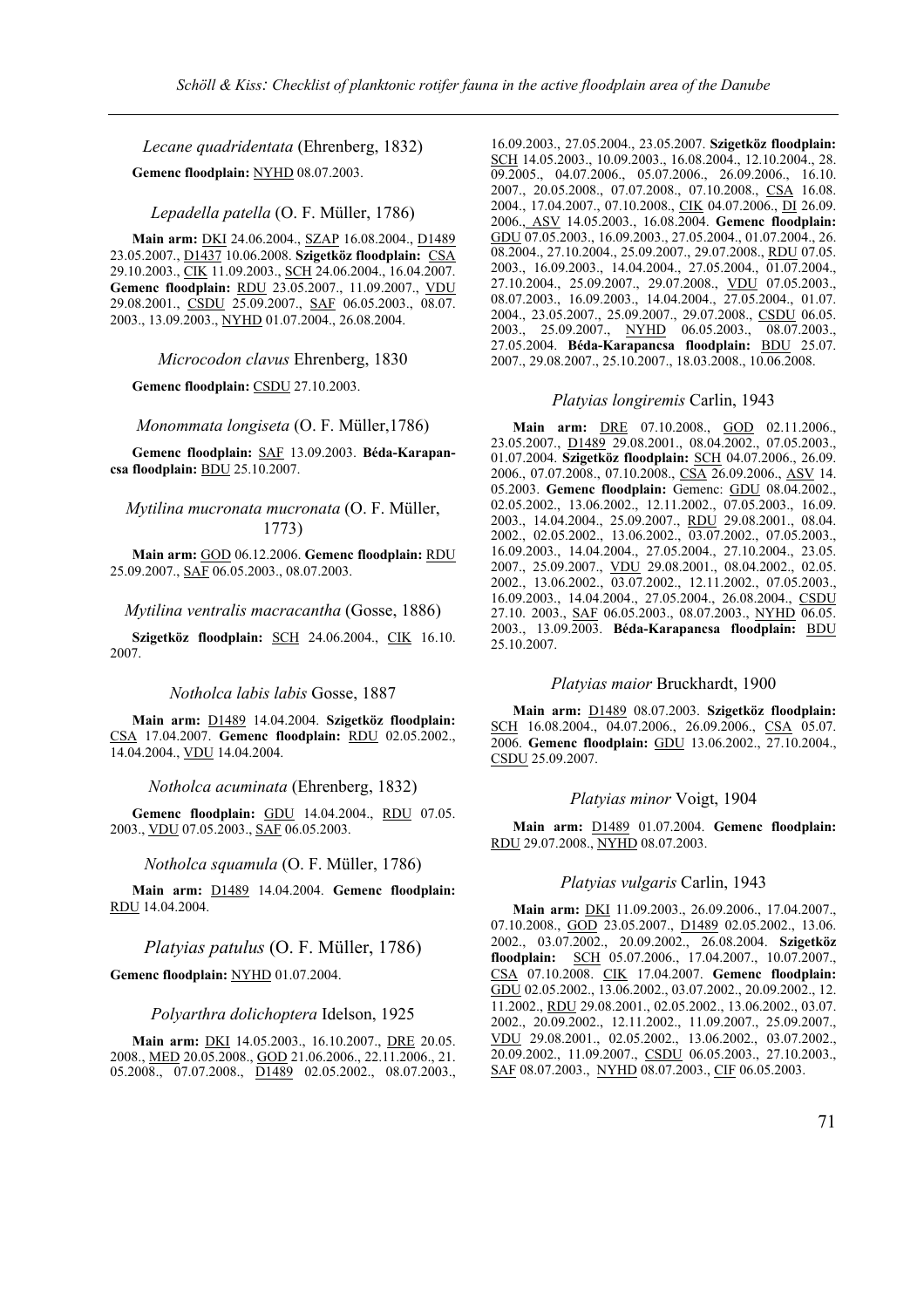*Scaridium longicaudum* (O. F. Müller, 1786)

**Szigetköz floodplain:** CSA 16.08.2004., SCH 07.- 10.2008., CIK 11.09.2003. **Gemenc floodplain:** VDU 25. 09.2007., NYHD 08.07.2003., 01.07.2004.

#### *Synchaeta grandis* Zacharias, 1893

**Szigetköz floodplain:** SCH 08.10.07. **Gemenc floodplain:** GDU 25.09.2007., RDU 25.09.2007., 29.07. 2008., NYHD 08.07.2003., CIF 06.05.2003., CSDU 27.10. 2003.

### *Synchaeta longipes* Gosse, 1887

**Main arm:** GOD 11.07.2007., D1489 20.09.2002. **Szigetköz floodplain:** SCH 17.04.2007. **Gemenc floodplain:** VDU 20.09.2002. **Béda-Karapancsa floodplain:** BDU 18.03.2008.

### *Synchaeta oblonga* Ehrenberg, 1832

**Main arm:** MED 08.05.20. **Gemenc floodplain:** GDU 23.05.2007., 25.09.2007., RDU 25.09.2007., 29.07.2008., CSDU 25.09.2007.

#### *Synchaeta pectinata* Ehrenberg, 1832

**Main arm:** GOD 21.06.2006., 23.05.2007., D1489 08.04.2002., 02.05.2002. **Szigetköz floodplain:** DI 26. 09.2006. **Gemenc floodplain:** GDU 08.04.2002., 02.05. 2002., 13.06.2002., 12.11.2002., RDU 29.08.2001., 27.10. 2004., VDU 08.04.2002., 02.05.2002.

*Synchaeta stylata* Wierzejski, 1893

**Gemenc floodplain:** VDU 29.08.2001., 08.07.2003.

*Synchaeta tremula* (O. F. Müller, 1786)

**Main arm:** DRE 07.04.17, GOD 06.06.21, D1489 02.05.02, 02.06.13, 04.08.26. **Szigetköz floodplain:** SCH 08.10.07, CSA 07.04.17. **Gemenc floodplain:** GDU 08.04.2002., 02.05.2002., 12.11.2002., 25.09.2007., RDU 29. 08.2001., 08.04.2002., 02.05.2002., 13.06.2002., 20.09. 2002., 12.11.2002., 27.10.2003., 01.07.2004., 27.10.2004., 25.09.2007., VDU 29.08.2001., 08.04.2002., 02.05.2002., 13.06.2002., 20.09.2002., 12.11.2002., 27.10.2003., 25.09. 2007., CSDU 27.10.2003., 25.09.2007., SAF 13.09.2003.

*Taphrocampa annulosa* Gosse, 1851

**Gemenc floodplain:** NYHD 08.07.2003.

*Testudinella patina* (Hermann, 1783)

**Gemenc floodplain:** RDU 27.10.2004.

*Trichocerca longiseta* (Schrank, 1802)

**Szigetköz floodplain:** SCH 10.09.2003.

# *Trichocerca birostris* (Minkiewitz, 1900)

**Main arm:** GOD 05.07.2006. **Szigetköz floodplain:** SCH 12.10.2004., 16.10.2007. **Gemenc floodplain:** GDU 26.08.2004., 29.07.2008., RDU 29.08.2001., 25.09.2007., NYHD 27.05.2004. **Béda-Karapancsa floodplain:** BDU 25.10.2007.

### *Trichocerca pusilla* (Lauterborn, 1898)

**Szigetköz floodplain:** SCH 04.06.24. **Gemenc floodplain:** GDU 13.06.2002., RDU 03.07.2002., 11.09.2007., VDU 13.06.2002., 08.07.2003., 01.07.2004., CSDU 27.10.2003., NYHD 08.07.2003.

#### *Trichocerca rattus* (O. F. Müller, 1776)

**Main arm:** D1489 08.07.2003., D1437 25.07.2007. **Gemenc floodplain:** GDU 29.07.2008., VDU 08.07.2003., NYHD 08.07.2003. **Béda-Karapancsa floodplain:** BDU 25. 07.2007.

*Trichotria tetractis tetractis* (Ehrenberg, 1830)

**Gemenc floodplain:** RDU 02.05.2002., 25.09.2007.

**Acknowledgements.** This survey was supported by the MTA Danubius Project, KvVM/MTA Szigetköz Hydrobiological Monitoring (1999–2008), KvVM/KAC, NKFP 3B/ 0014/2002 Projects and by the Deutsche Bundesstiftung Umwelt (DBU, AZ 24050).

# **REFERENCES**

- BARTSCH, S. (1877): A sodró-állatkák és Magyarországon megfigyelt fajaik. *Királyi Magyar Természettudományi Társulat Budapest*, 1–51.
- DINKA, M., K. SCHÖLL & A. KISS (2006): Water level and chemical characteristics related to zooplankton in a side arm of the River Danube. *Verhandlungen der Internationalen Vereinigung für Theoretische und Angewandte Limnologie,* 29: 1417–1422.
- GULYÁS, P. (1987): Tägliche Zooplankton Untersuchungen im Donau-Nebenarm bei Ásványráró im Sommer 1985. *Wissenschaftliche Kurzreferate, 26. Arbeitstagung der IAD, Passau*, 123–126.
- GULYÁS,P. (1990): Untersuchung des Zooplanktons der Wasserkörper der Kleinen Schüttinsel (Szigetköz). I. Teil: Die Rotatoria-Fauna. *Limnologische Berichte Donau 1990, 28. Arbeitstagung der IAD, Varna,* 15-17.